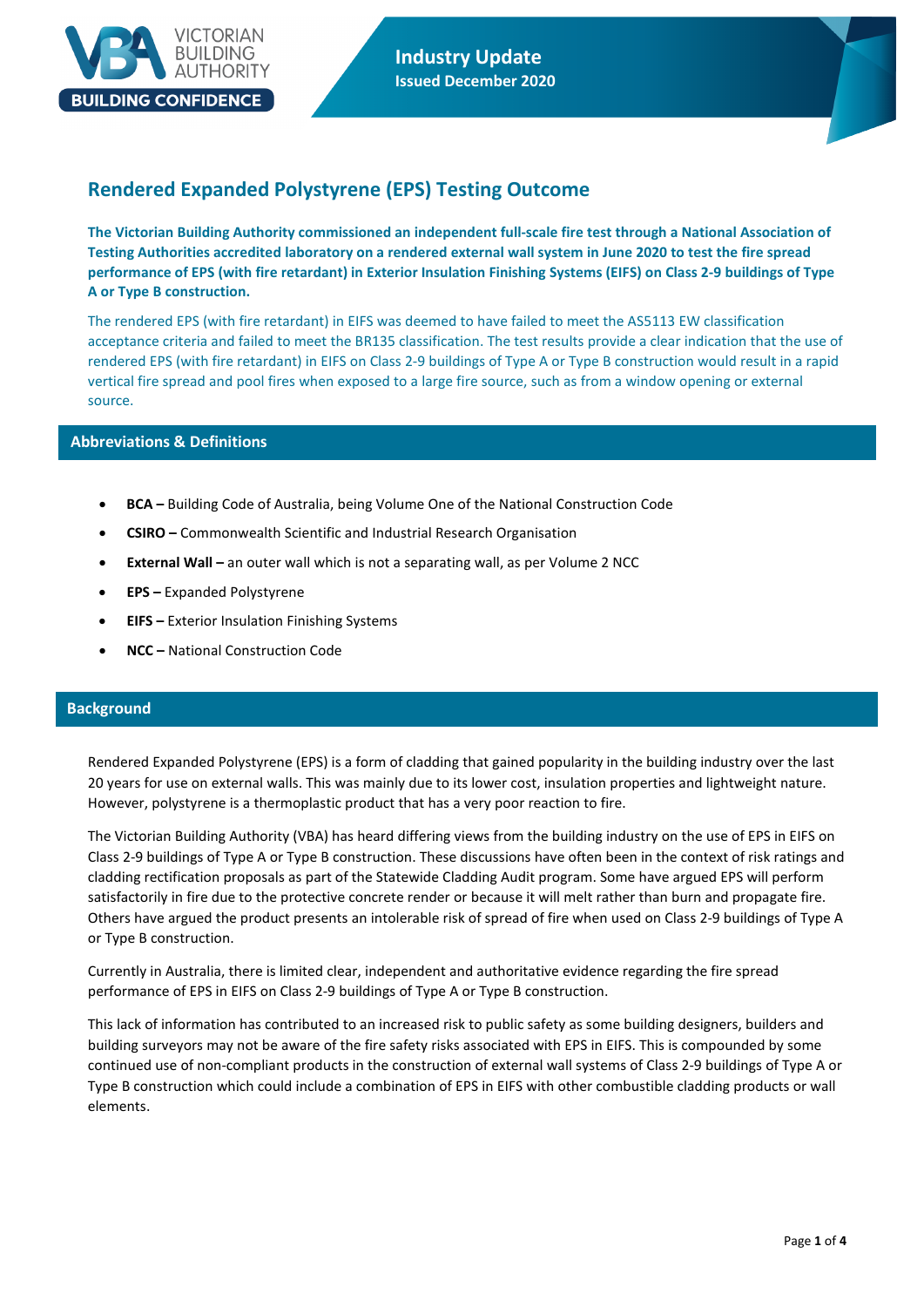

**Industry Update Issued December 2020**

### **The Fire Spread Test**

The fire tests were conducted by Warringtonfire Australia<sup>[1](#page-1-0)</sup> (Warringtonfire) in June 2020 and witnessed by Commonwealth Scientific and Industrial Research Organisation (CSIRO)<sup>[2](#page-1-1)</sup>.

The fire spread test was conducted in accordance with AS 5113:2016 Classification of external walls of buildings based on reaction-to-fire performance. This Standard sets out the procedures for the fire propagation testing and classification of external walls of buildings according to their tendency to limit the spread of fire via the external wall and between adjacent buildings.

The BS 8414‑2:2015 + A1:2017 full-scale façade test method, as specified within AS 5113, was applied. The test system was built as representative of typical rendered EPS (with fire retardant) in EIFS on Class 2-9 buildings of Type A or Type B construction in Victoria and was conducted in accordance with the AS 5113: External Wall (EW) classification test.

### **Key findings of the test**

The rendered EPS (with fire retardant) in EIFS was deemed to have failed to meet the AS5113 EW classification acceptance criteria and failed to meet the BR135 classification. It was notable that at the seven-minute mark of the test, molten flaming EPS was emanating from the test rig and flames were five metres above the combustion chamber.

The test results provide a clear indication that the use of rendered EPS (with fire retardant) in EIFS would result in a rapid vertical fire spread and pool fires when exposed to a large fire source, such as from a window opening or external source.

Furthermore, it was concluded from the testing that rendered EPS in EIFS has a similar propensity for vertical fire spread to aluminium composite panels (ACP) cladding with 0% inert filler (commonly described as 100% polyethylene core) wall systems when exposed to large fire sources.

The test reports are available on the VBA's [Research](https://www.vba.vic.gov.au/about/research) webpage.

### **BCA compliance pathways**

The BCA contains pathways to achieve compliance via either *Deemed-to-Satisfy* (DtS), *Performance Solutions* or a combination of the two.

EPS external wall systems do not meet the DtS requirements for use on Class 2-9 buildings of Type A or B construction. In Victoria, rendered EPS external wall systems can only be used in Class 2-9 buildings of Type A or B construction where there is:

- a documented performance solution that considers any relevant fire safety risks presented by the use of EPS prepared by a registered fire safety engineer; and
- documented evidence complying with *Part A5.2 Evidence of Suitability* of the BCA; and
- a determination of the Building Appeals Board as required by *[Minister's Guideline MG-14:](https://www.vba.vic.gov.au/?a=102904) Issue of building permits [where building work involves the use of certain cladding products.](https://www.vba.vic.gov.au/?a=102904)*

Building practitioners who breach the Minister's Guideline MG-14 may face disciplinary action by the VBA.

<span id="page-1-0"></span><sup>1</sup> Warringtonfire: *Reaction-to-fire report. A reaction-to-fire test of a non-loadbearing external wall system in accordance with BS 8414-2:2015+* 

*A1:2017* and Classification report. *Classification of a non-loadbearing external wall system in accordance with AS 5113:2016 Amendment 1.*

<span id="page-1-1"></span><sup>2</sup> Fire test witness and review Report – CSIRO: *Rendered expanded polystyrene clad wall system AS 5113 external wall fire spread test*.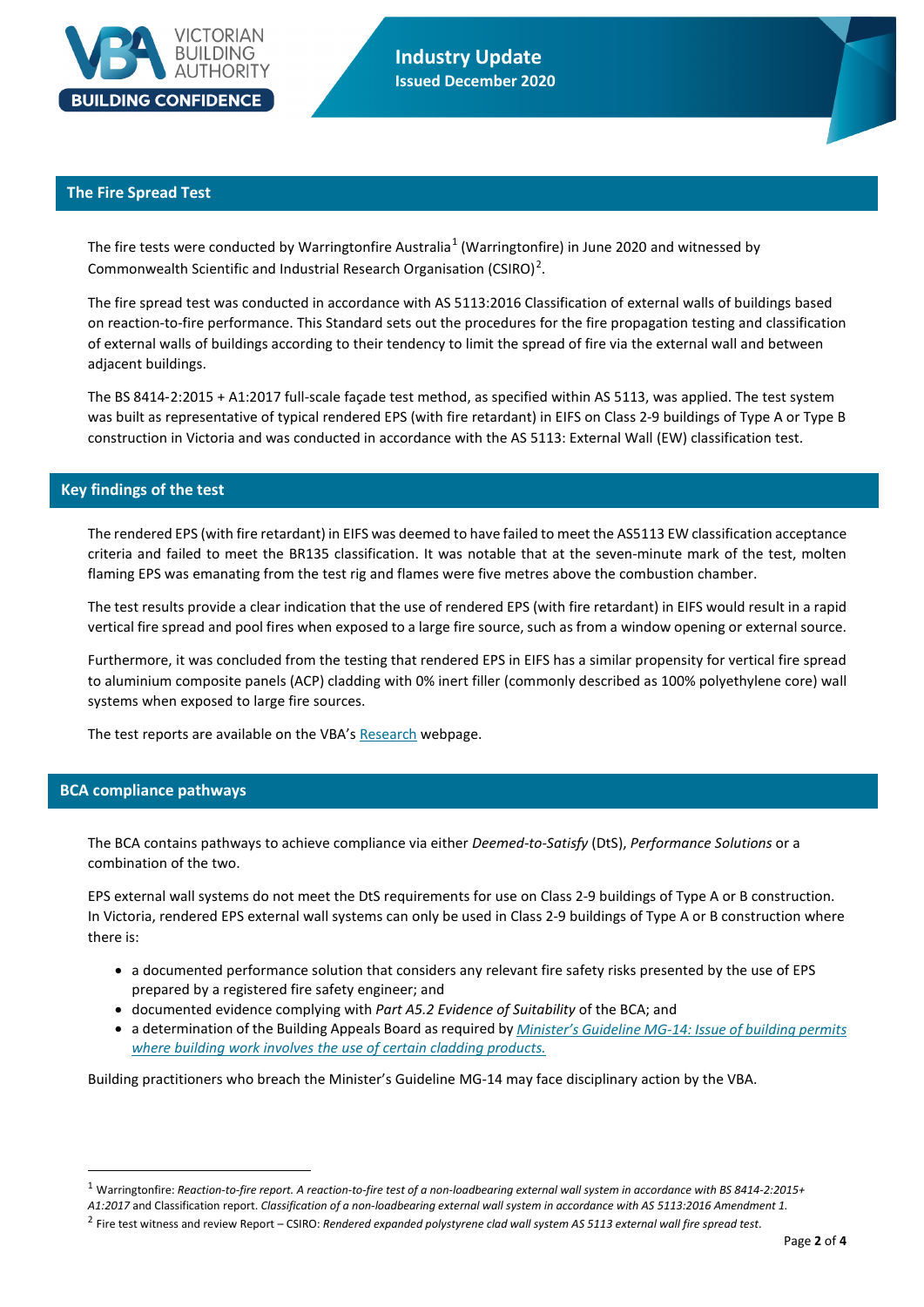

**Industry Update Issued December 2020**

#### The impact of non-compliance

Non-compliant use of combustible products in Class 2-9 buildings of Type A or B construction presents a major risk to the safety of building occupants.

The removal and replacement of non-compliant cladding is costly and logistically difficult to undertake. Building owners facing the prospect of cladding removal from multi-unit apartment buildings can experience confusion, stress and anxiety.

It is imperative that all building practitioners pay close attention when specifying, approving or installing external wall systems on Class 2-9 buildings of Type A or B construction. Regard must be had to current knowledge about combustible cladding, the type of cladding materials proposed, a holistic assessment of performance requirements in the BCA, compliance with the Act and Regulations and any ministerial guidelines or other orders.

#### **Building occupant advice**

Building occupants in Class 2-9 buildings of Type A or B construction who suspect that their building has combustible cladding should speak to their owners corporation or building manager to discuss if the building has been audited and familiarise themselves about information on combustible cladding (see the VBA's [Cladding FAQs\)](https://www.vba.vic.gov.au/cladding/faqs).

Building occupants in Class 2-9 buildings of Type A or B construction should speak to their owners corporation or building manager about fire safety and ensure the building'[s Essential Safety Measures \(ESMs\)](https://www.vba.vic.gov.au/consumers/guides/essential-safety-measures) are properly maintained. The VBA website has further information on [maintenance of ESMs,](https://www.vba.vic.gov.au/consumers/guides/essential-safety-measures) including the In Safe Hands podcast.

To reduce the risk of fire, building occupants in Class 2-9 buildings of Type A or B construction should follow the [Fire](https://www.vba.vic.gov.au/__data/assets/pdf_file/0007/97621/fire-safety-on-balconies-MFB.pdf)  [Safety on Balconies](https://www.vba.vic.gov.au/__data/assets/pdf_file/0007/97621/fire-safety-on-balconies-MFB.pdf) advice for balconies and high-rise apartment buildings. Further safety advice for building occupants can be found in th[e Cladding](https://www.vba.vic.gov.au/cladding) section of the VBA website.

### **Limitations**

The test results are indicative of the performance of rendered EPS (with fire retardant) in EIFS on Class 2-9 buildings of Type A and B construction. The research is useful as part of a body of information to describe how the product may perform – it does not describe how EPS (with fire retardant) in EIFS would perform in every Class 2-9 building.

The test results are not applicable to any other class of buildings or wall system configurations outside the test specifications.

### **Building Classifications**

- **Class 2 –** buildings containing sole-occupancy units which are dwellings (e.g. apartments, blocks of flats)
- **Class 3 –** backpacker accommodation, residential parts or hotels or motels, residential parts of schools, accommodation for the aged, children and people with disabilities
- **Class 4 –** a dwelling in another class of building
- **Class 5 –** offices for professional or commercial purposes
- **Class 6 –** shops or other buildings for sale of goods by retail, cafes, restaurants, milk bars, dining rooms and bars
- **Class 7 –** buildings used for car parks, storage or display of goods
- **Class 8 –** laboratories or buildings for production or assembly of goods
- **Class 9**: **–** public buildings such as healthcare buildings or assembly buildings, schools, churches, night clubs etc.